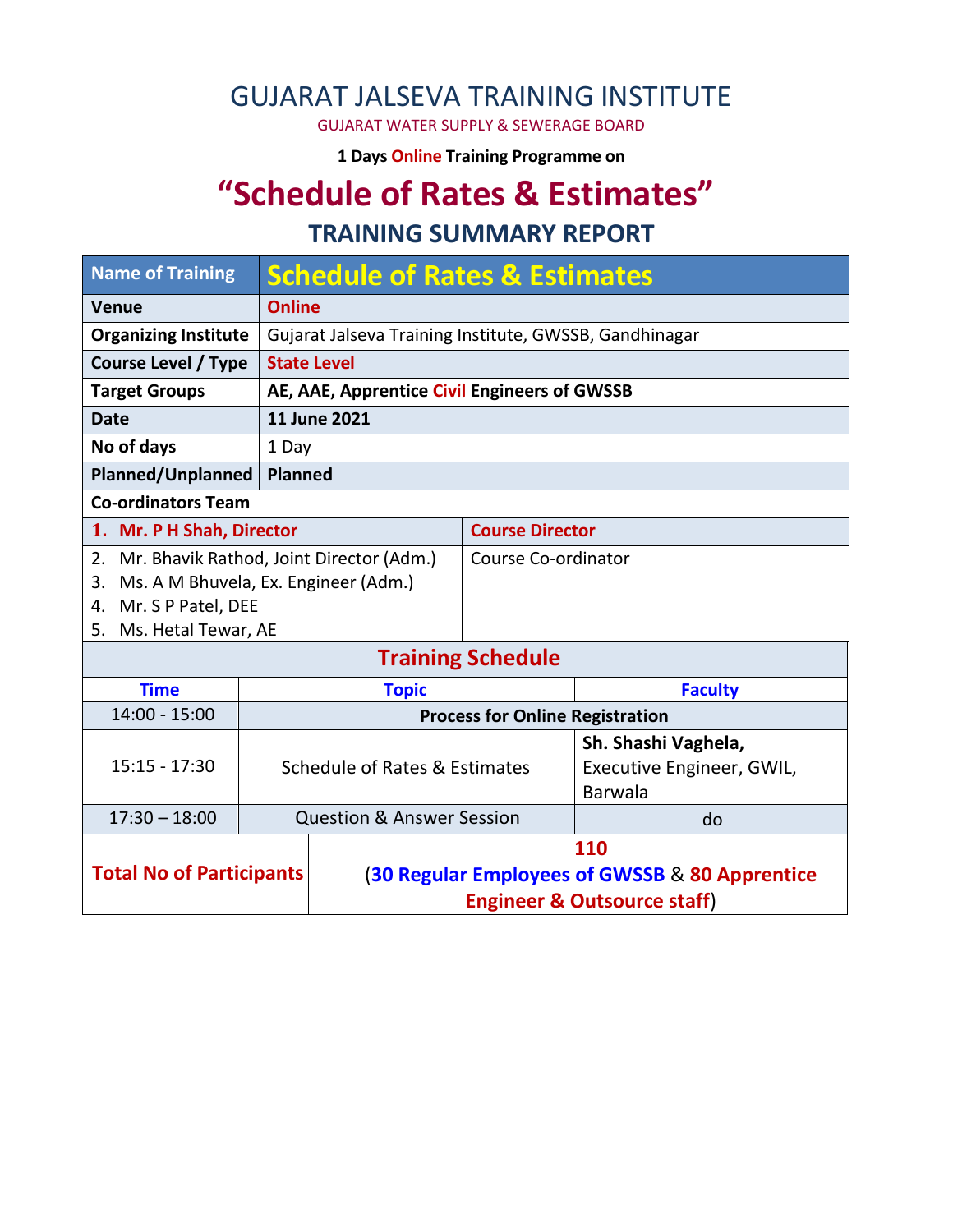## **List of Regular Employees of GWSSB**

| No.                     | CPF NO.                  | <b>Name</b>                          | <b>Designation</b> | <b>Office &amp; Place</b> |
|-------------------------|--------------------------|--------------------------------------|--------------------|---------------------------|
| $\mathbf{1}$            |                          | ADISH PRAFULBHAI PATEL<br>AAE (C)    |                    | PHSSD, Jasdan             |
| $\mathbf{2}$            |                          | AJAYKUMAR DHIRUBHAI MEVADA           | AAE (C)            | PHSSD-1, Rapar            |
| 3                       |                          | <b>AKSHAY GOVINDLAL PATEL</b>        | AAE (C)            | PHSSD, Radhanpur          |
| $\overline{\mathbf{4}}$ | GWSSB/10124              | AMITKUMAR DINESHBHAI DHOKIYA         | AAE (C)            | PHWD, Bhuj                |
| 5                       | GWSSB/4697               | ASHITKUMAR AMRUTLAL VAGHELA          | Oversear           | PHSSD, Banni              |
| 6                       |                          | BHOOMIBEN POPATBHAI JAMBUCHA         | AAE (C)            | PHSSD, Mahuva             |
| $\overline{\mathbf{z}}$ | $\overline{\phantom{a}}$ | <b>BHUMIBAHEN RAKESHBHAI CHAUHAN</b> | AAE (C)            | PHSSD, Modasa             |
| 8                       |                          | DHVANI KAMLESHBHAI PATEL             | AAE (C)            | PH Dharoi Div., Mehsana   |
| 9                       |                          | DIVYA SURESHBHAI PATEL               | AAE (C)            | PHWD, Morbi               |
| 10                      | $\overline{\phantom{a}}$ | GOVINDBHAI JAYRAMBHAI RAJGOR         | AAE (C)            | PHSSD, Jasdan             |
| 11                      |                          | HARDIKKUMAR DINESHBHAI KORADIYA      | AAE (C)            | PHSSD-1, Bhuj             |
| 12                      |                          | HARNISH NARENDRAKUMAR PATEL          | AAE (C)            | PHSSD, Wankaner           |
| 13                      |                          | HIRAL BHANUPRASAD JOSHI              | AAE (C)            | PHSSD, Deesa              |
| 14                      |                          | <b>JANAK VINOD SANALIYA</b>          | AAE (C)            | PHSSD, Patdi              |
| 15                      | GWSSB/10213              | JAYKUMAR SHASHIKANT PATEL            | AAE (C)            | PHSSD, Varshi             |
| 16                      | GWSSB/10260              | JIGARBHAI ARVINDBHAI PATEL           | AE(C)              | PHWD, Patan               |
| 17                      |                          | KAUSHIK MANILAL PANCHAL              | AAE (C)            | PHSSD, Bhuj               |
| 18                      |                          | <b>KRUPAL VINODKUMAR PATEL</b>       | AAE (C)            | PHSSD, Dayapar            |
| 19                      |                          | MAHESHKUMAR MAFATLAL PATEL           | AAE (C)            | PHSSD, Bhachau            |
| 20                      | $\overline{\phantom{0}}$ | MEGHASUMAN MAHENDRA PANDIT           | AAE (C)            | PHWD, Anjar               |
| 21                      |                          | NIRALI DINESHKUMAR PATEL             | AAE (C)            | PHWD, Patan               |
| 22                      | $\overline{\phantom{0}}$ | NISHANKUMAR HARESHBHAI PATEL         | AAE (C)            | PHSSD, Anjar              |
| 23                      |                          | RAJESHKUMAR BAVALBHAI CHAUHAN        | AAE (C)            | PHSSD-2, MORBI            |
| 24                      | GWSSB/7076               | RAVJI GANGABHAI VIRDA                | AAE (C)            | PHSSD, Mundra             |
| 25                      |                          | RUTUL JAYANTILAL MEWADA              | AAE (C)            | PHWD, Bhachau             |
| 26                      | $\overline{a}$           | SAGARKUMAR NATHUBHAI PANCHAL         | AAE (C)            | PHWD-1, Amreli            |
| 27                      | $\overline{\phantom{0}}$ | SANJAYPURI DASHARATHPURI GOSWAMI     | AAE (C)            | PHSSD-1, Bhuj             |
| 28                      | $\overline{\phantom{0}}$ | UTKARSH ARUN SRIVASTAVA              | AAE (C)            | PHSSD, Gandhidham         |
| 29                      |                          | <b>VIVEK SURESH DUNGRANI</b>         | AAE (C)            | PHSSD, Vyara              |
| 30                      | $\overline{\phantom{a}}$ | YASHKUMAR VINAYBHAI KOTHARI          | AAE (C)            | PHSSD, Amreli             |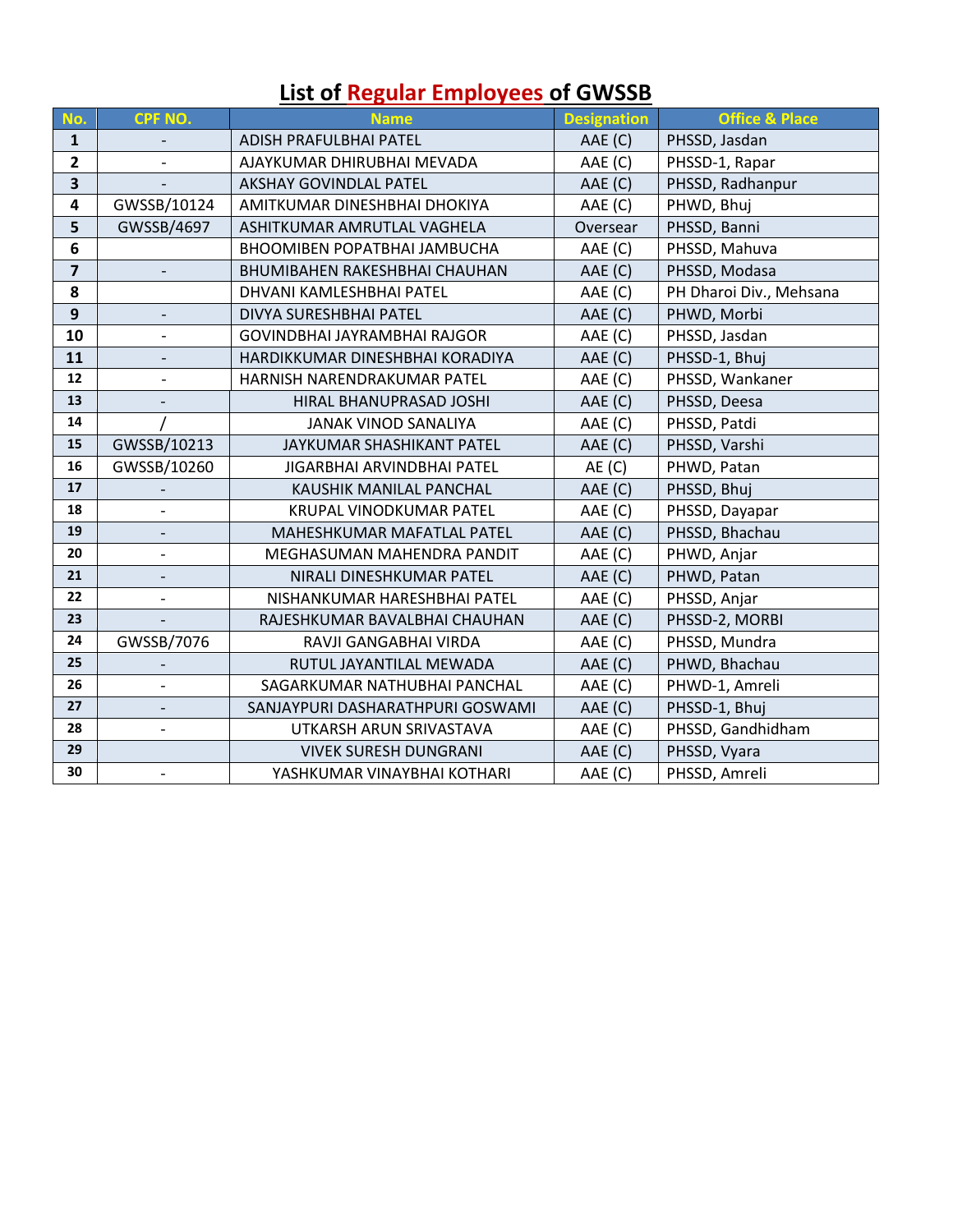## **List of Employees (Outsource staff/Apprentice Engineer)**

| No.              | <b>Name</b>                     | <b>Designation</b> | <b>Office &amp; Place</b> |  |
|------------------|---------------------------------|--------------------|---------------------------|--|
| $\mathbf{1}$     | ADIL SALIMBHAI BHIMLA           | Appr. Engg.        | PHSSD, Chhotaudepur       |  |
| $\overline{2}$   | AKSHATA NITINBHAI CHOGLE        | Appr. Engg.        | PHSSD, Vadodara           |  |
| $\mathbf{3}$     | ANJLI RAJESHBHAI ZALA           | Appr. Engg.        | PHWD, Vadodara            |  |
| 4                | ARPIT MAHENDRABHAI GOR          | Appr. Engg.        | PHSSD, Bhachau            |  |
| 5                | AVINASHKUMAR CHANDRAKANT        | Appr. Engg.        | PHSSD, Bodeli             |  |
|                  | <b>RATHVA</b>                   |                    |                           |  |
| 6                | CHIRAG JITENDRA PARMAR          | Appr. Engg.        | PHSSD, Mundra             |  |
| $\overline{7}$   | DARSHAN KANTILAL SADATIYA       | Appr. Engg.        | PHSSD, Wankaner           |  |
| 8                | DEVANG KANUBHAI PRAJAPATI       | Appr. Engg.        | Pre. Vigi. Cell, Vadodara |  |
| $\boldsymbol{9}$ | DHARA PRAKASHBHAI PARMAR        | Appr. Engg.        | PHSSD, Palanpur           |  |
| 10               | DIVEYESH SUBHASHBHAI DANGAR     | Appr. Engg.        | PHSSD, Jasdan             |  |
| 11               | DIVYA DEEPAK JAT                | Appr. Engg.        | PHSSD-1, Gandhinagar      |  |
| 12               | DIVYESH PRAVINBHAI KORIYA       | Appr. Engg.        | PHHSD, Bhuj               |  |
| 13               | HARSHAL DHIRENBHAI JOSHI        | Appr. Engg.        | PHWD, Anjar               |  |
| 14               | <b>HEENABEN N. TADVI</b>        | Appr. Engg.        | PHWD, Rajpipla            |  |
| 15               | HINA NAGSHIBHAI MAHESHWARI      | Appr. Engg.        | PHSSD, Anjar              |  |
| 16               | HIRALBEN RAMESHBHAI BAROT       | Appr. Engg.        | Pre. Vigi. Cell, Vadodara |  |
| 17               | HIREN PRAVINBHAI HIRAPARA       | Appr. Engg.        | PHSSD, Jasdan             |  |
| 18               | HIREN VALJI VEKARIYA            | Appr. Engg.        | PHSSD, Mandvi             |  |
| 19               | <b>ISHABEN MUKESHBHAI PATEL</b> | Appr. Engg.        | PHWD, Bharuch             |  |
| 20               | JATINBHAI NARANBHAI RANA        | Appr. Engg.        | PHSSD, Bodeli             |  |
| 21               | <b>JAY VIJAYBHAI VYAS</b>       | Out Source Engg.   | PHSSD-1, Gandhinagar      |  |
| 22               | JAYKUMAR HASMUKHBHAI DAVE       | Appr. Engg.        | PHC, Vadodara             |  |
| 23               | JAYSHEEL HITENDRA RAWAL         | Appr. Engg.        | PHSSD, Bhuj               |  |
| 24               | JAYSHIV HARILAL BHIMANI         | Appr. Engg.        | PHWD, Nakhtrana           |  |
| 25               | JAYSHREEBEN BHARATSINH MAHIDA   | Appr. Engg.        | PHWD, Chhotaudepur        |  |
| 26               | JAYSINH MAHENDRASINH JETHWA     | Appr. Engg.        | PHSSD, Bhuj               |  |
| 27               | JIGARLUMAR RAMANLAL PRANAMI     | Appr. Engg.        | PHSSD, Modasa             |  |
| 28               | JUVANSINH SAWAISINH SODHA       | Appr. Engg.        | PHSSD, Dayapar            |  |
| 29               | KALARIYA JEET HARESHKUMAR       | Appr. Engg.        | Morbi                     |  |
| 30               | KALPESH DEVJI SIJU              | Appr. Engg.        | PHSSD, Banni              |  |
| 31               | KAMLESH DEEPAKBHAI SOLANKI      | Appr. Engg.        | PHSSD, Rajpipla           |  |
| 32               | <b>KARAN JANI</b>               | Appr. Engg.        | PHWD, Morbi               |  |
| 33               | KAUSHAL BADRESHIYA              | Appr. Engg.        | PHSSD, Dhrangadhra        |  |
| 34               | KETANBHAI KACHARIYA             | Out Source Engg.   | PHSSD, Mahuva             |  |
| 35               | KHUSHALI PARESHBHAI VYAS        | Appr. Engg.        | PHWD, Anjar               |  |
| 36               | KINJAL JITENDRABHAI DAVE        | Appr. Engg.        | PHC, Bhuj                 |  |
| 37               | LALJIBHAI HASAMUKHBHAI SANKHOL  | Appr. Engg.        | PHSSD-2, Rapar            |  |
| 38               | MAHAMADTASLIM HANIFBHAI SIDDIKI | Appr. Engg.        | PHSSD, Patdi              |  |
| 39               | MAHESHWARI KIRTIKUMAR           | Appr. Engg.        | PHSSD No. 2, Rapar        |  |
|                  | KAMLESHBHAI                     |                    |                           |  |
| 40               | MIHIRKUMAR BHARATBHAI PATEL     | Appr. Engg.        | PHSSD, Sevaliya           |  |
| 41               | MILAN PARBHATBHAI ODEDARA       | Appr. Engg.        | PHSSD Kutiyana            |  |
| 42               | NANDISH SATISHKUMAR PANDYA      | Appr. Engg.        | PHSSD, Bhuj               |  |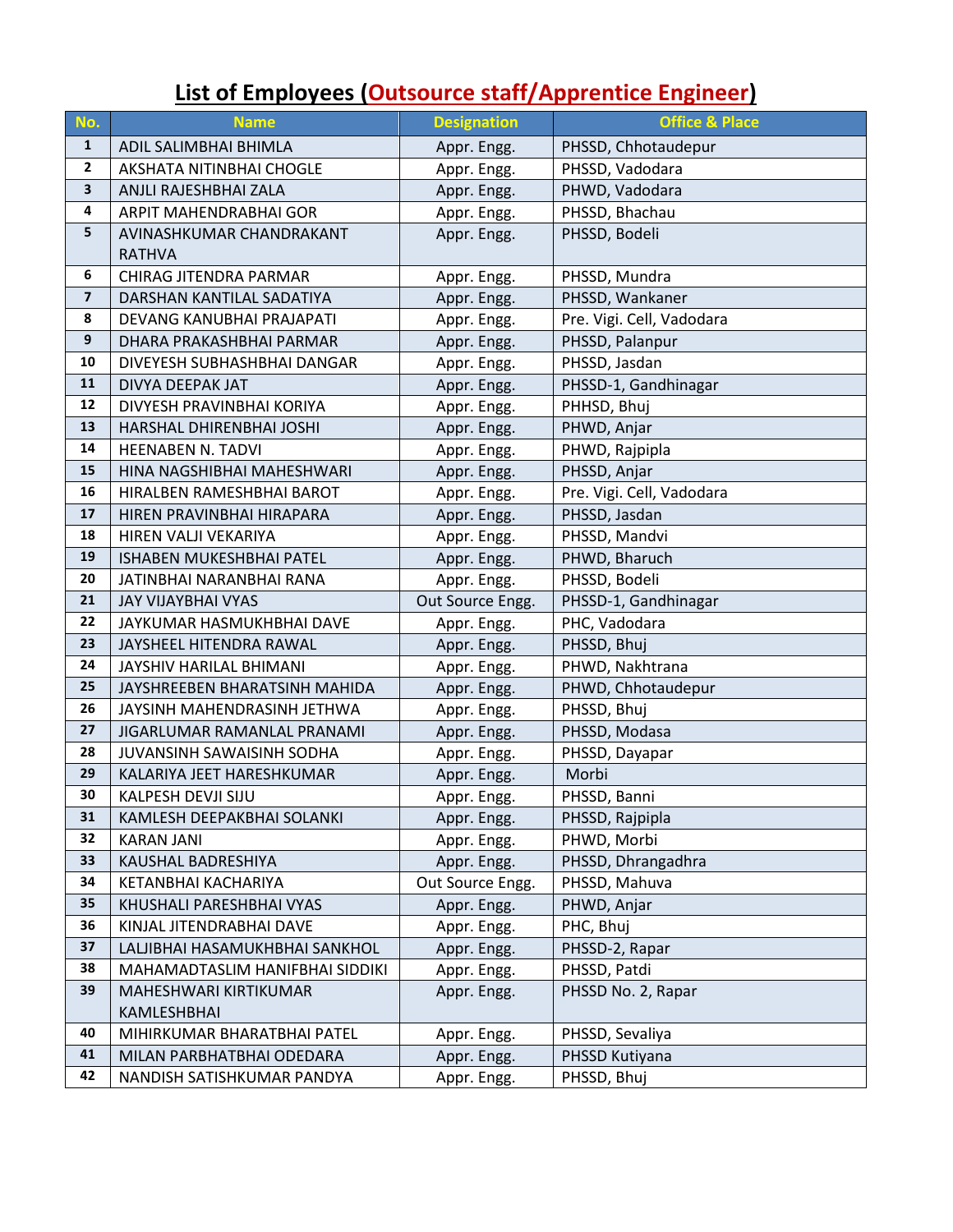| No. | <b>Name</b>                    | <b>Designation</b> | <b>Office &amp; Place</b> |  |
|-----|--------------------------------|--------------------|---------------------------|--|
| 43  | NEEL MAHESHKUMAR GOR           | Appr. Engg.        | PHC, Bhuj                 |  |
| 44  | NIMESH S. PATEL                | Appr. Engg.        | PHSSD, Patdi              |  |
| 45  | NIRALI BIPINKUMAR SOMAIYA      | Appr. Engg.        | PHSSD, Mandvi-Kutch       |  |
| 46  | NISARGKUMAR UMESHBHAI VYAS     | Appr. Engg.        | PHSSD, Modasa             |  |
| 47  | NISHI SURESHBHAI SHAH          | Appr. Engg.        | PHSSD, Chhotaudepur       |  |
| 48  | PARTH JITENDRABHAI ODHAVANI    | Appr. Engg.        | PHSSD, Mandvi             |  |
| 49  | PARTH TARUNBHAI RATHOD         | Appr. Engg.        | PHSSD, Anjar              |  |
| 50  | POOJA JAYANTILAL SOLANKI       | Appr. Engg.        | Zone-1, Vadodara          |  |
| 51  | POOJA M. SAPRA                 | Appr. Engg.        | PHWD, Surendranagar       |  |
| 52  | PRACHI KEKIN GANATRA           | Appr. Engg.        | PHWD, Bhuj                |  |
| 53  | PRASHANT BHAVESHBHAI PRAJAPATI | Appr. Engg.        | PHSSD, Matar              |  |
| 54  | PRASHANT KANZARIYA             | Appr. Engg.        | PHSSD-1, Morbi            |  |
| 55  | PRATIK J. RAJAYGURU            | Appr. Engg.        | Zone-1, Vadodara          |  |
| 56  | RAHULBHAI KATILAL BHAGORA      | Appr. Engg.        | PHSSD, Karjan             |  |
| 57  | RAJ DHIRAJLAL LORIYA           | Appr. Engg.        | PHSSD-1, Morbi            |  |
| 58  | RAKHI HIRALAL HADIYA           | Appr. Engg.        | PHC, Bhuj                 |  |
| 59  | RAMESHBHAI GOVINDBHAI          | Appr. Engg.        | PHSSD-2, Morbi            |  |
|     | KANZARIYA                      |                    |                           |  |
| 60  | RIZWAN ANWARBHAI VOHRA         | Appr. Engg.        | PHSSD, Nadiad             |  |
| 61  | SAMJI DEVDANBHAI BAVA          | Appr. Engg.        | PHSSD, Gandhidham         |  |
| 62  | SHARDABEN GHEMARBHAI MAHIWAL   | Appr. Engg.        | PHSSD, Vadgam             |  |
| 63  | SHITALBA G. PARMAR             | Appr. Engg.        | PHWD, Surendranagar       |  |
| 64  | SHIVAM PARESHBHAI CHAUHAN      | Appr. Engg.        | PHSSD, Banni              |  |
| 65  | SHIVANI DAKUBHAI DHANANI       | Appr. Engg.        | PHWD-1, Amreli            |  |
| 66  | SHIVJI DAMJI MOTA              | Appr. Engg.        | PHSSD, Mundra             |  |
| 67  | SHREYA ANILKUMAR GOR           | Appr. Engg.        | PHSSD, Banni              |  |
| 68  | TEJALBEN JAYANTILAL SOLANKI    | Appr. Engg.        | <b>PHC Palanur</b>        |  |
| 69  | TEJASKUMAR JIGNESHKUMAR ZALA   | Appr. Engg.        | PHC, Nadiad               |  |
| 70  | UJWAL MAHENDRABHAI SUTHAR      | Appr. Engg.        | PHSSD, Savli              |  |
| 71  | UMESH SHANKARBHAI BARIA        | Appr. Engg.        | PHC, Nadiad               |  |
| 72  | UMESH TEJABHAI MANANI          | Appr. Engg.        | PHMSD, Bhachau            |  |
| 73  | VINESH NILESHBHAI BHINDE       | Appr. Engg.        | PHSSD, Banni              |  |
| 74  | VIPINBHAI JATIBHAI RATHVA      | Appr. Engg.        | PHWD, Chhotaudepur        |  |
| 75  | VIPUL BALRAM VARU              | Appr. Engg.        | Zone-4, Kutch             |  |
| 76  | VIRAJ MANOJBHAI CHAVDA         | Appr. Engg.        | PHWD, Nakhtrana           |  |
| 77  | VIRALI J. SANGHAVI             | Appr. Engg.        | PHWD, Surendranagar       |  |
| 78  | VISHAL DHANA KAGI              | Appr. Engg.        | PHSSD, Bhachau            |  |
| 79  | VISHAL VIJAYBHAI VAJA          | Appr. Engg.        | PHSSD Kutiyana            |  |
| 80  | YOGESHKUMAR JENTIBHAI MAHETA   | Appr. Engg.        | PHSSD, Vearaval           |  |